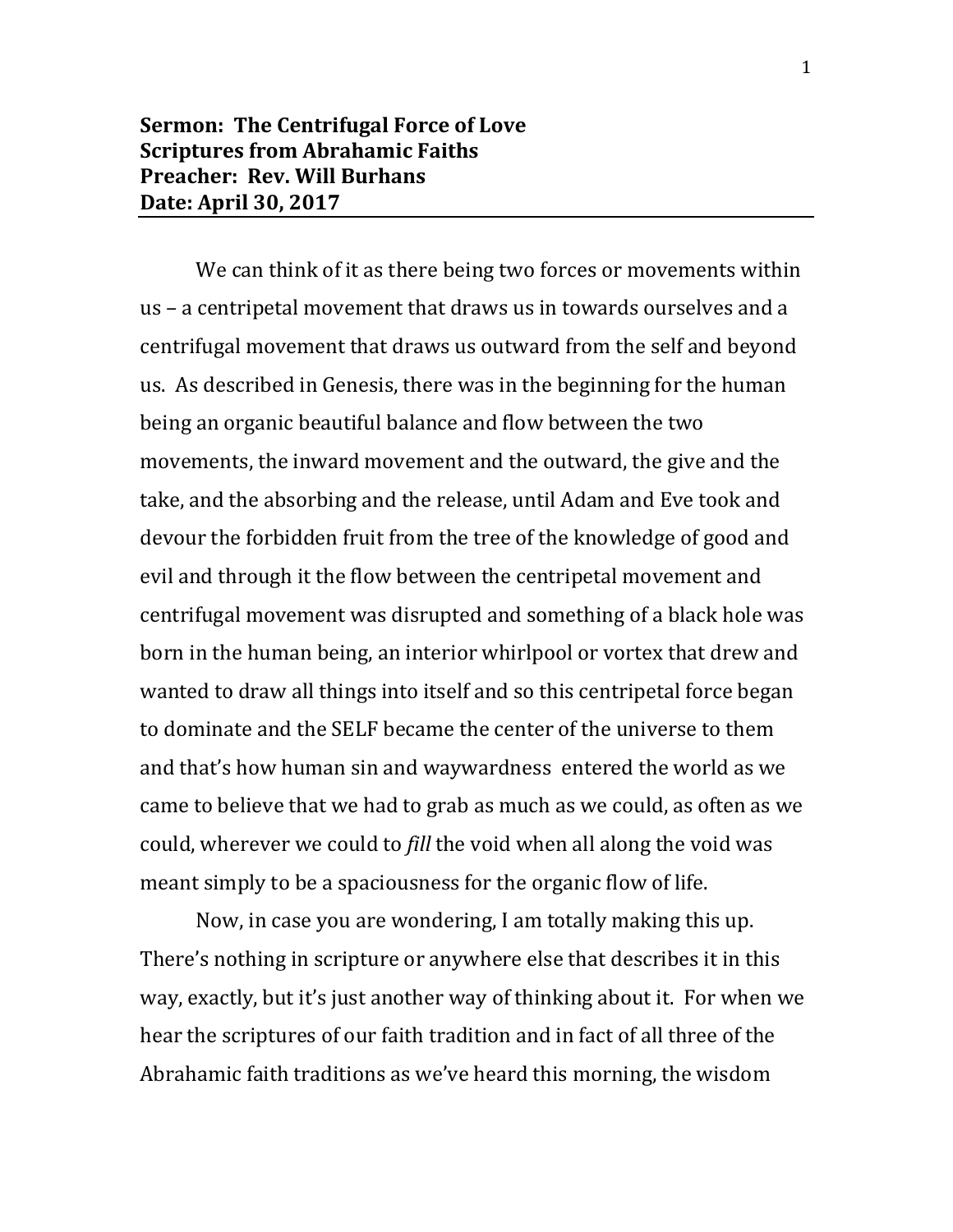that comes from them is most often an invitation or an insistence that we again allow the centrifugal force to move us, from the center of us outward. They all say it, that the human being is meant to be otheroriented, receiving into themselves only in order to BE for others.

So the Quran passage that Kamal read orients us outward towards the other by saying "do good and show kindness to your parents and to your neighbor and in fact to the stranger and the wayfarer." You hear the movement from the close by to the far away, that's the centrifugal force. The beautiful story from the Prophet Mohamed, peace be upon him, is another example. The centripetal, fill-the-void response to an annoying neighbor leaving trash at our front door would be ire kindled in the heart, resentment taking hold, plans for pay back, but the Prophet Mohamed, in being blessed of God, had that centrifugal force so strong and activated within him that he marched right over to his neighbor's house not with anger in his heart but concern – "when your trash was not here, I came to check on you to see that you were alright."

The Psalms from the Hebrew people are a beautiful treasury of pray, poetry and song, that also reveal this dance between the centripetal and centrifugal forces in the human being. You will read throughout the psalms these beautifully God-oriented passages and then confront these harsh moments suddenly where the Psalmist allows that centripetal movement to get the better of him and the self is offended and anger kindled and he wants God to justify himself and to punish the other. Psalm 139 is a great example of this. It's going along so beautifully speaking of how we are formed in our mother's womb and that God knows our every thought and it's this exquisite reverie of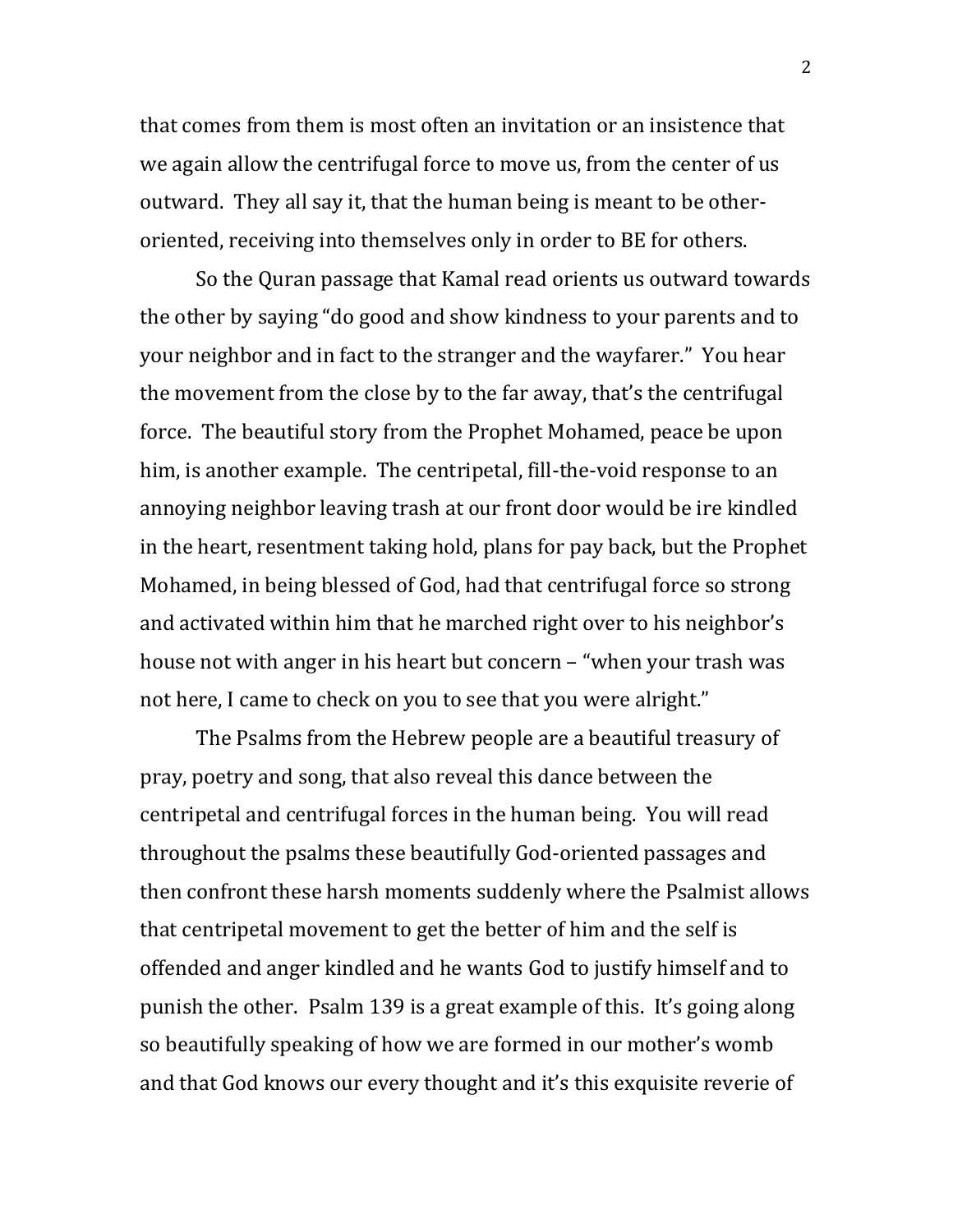praise – "how precious to me are your thoughts O God, when I awake in the morning I am still with you" and the centrifugal force is bright and flowing, spinning out in a dance of glory toward God when all the sudden, almost as though the reverie is too much to take the Psalmist turns and says "If only you would slay the wicked! Get rid of the bloodthirsty! I hate those who hate you O God, they are my enemies!" And the centripetal force spins into a little hard-blackened center of anger and resentment. But just for a moment before the movement changes directions once again back out towards God and the Psalmist says: "Search me God and know my heart, test me and know my anxious thoughts. See if there is any offensive way in me and lead me in the way everlasting…." You hear the flow back out of the self? What a beautiful prayer – "Search me O God… See if there is any offensive way in me and lead me in the way everlasting!" from the tightening inward spinning knot to a loosening graceful letting go again.

And in the Psalm that Kerri read for us this morning from her own Jewish tradition, we see the outward flow in full force as the Psalmist reminds us that the Lord is faithful forever and what that faith looks like is: He "upholds the cause of the oppressed and feeds the hungry and gives sight to the blind and watches over the foreigner and the fatherless and the widow," all those way out there on the margins of society, in the hidden places of our cities, out in the darkened corners of our awareness, that's where God is tending and where the Psalmist calls out attention, way out beyond us, away from our judgments and our self-focused lives, out there to the others who need safe harbor themselves … it's where the heart of God is.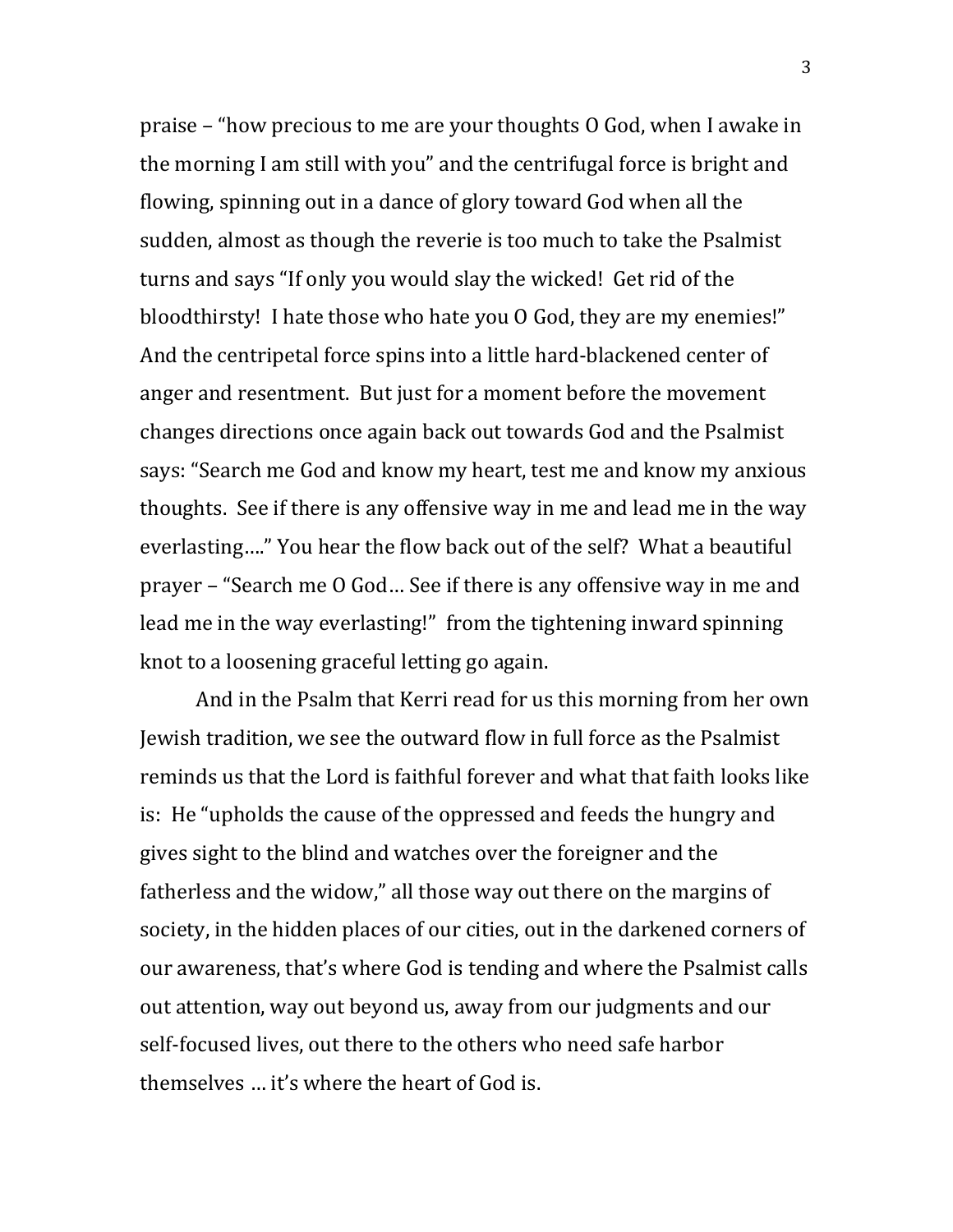And then we come to our own Christian scriptures, here in Eastertide when we are reflecting upon the resurrection stories of Jesus and his appearances to the disciples and there the same dynamic is at play. You better believe the centripetal force was mighty strong in the disciples after they watched their Lord and Savior tortured and executed by the state. Fear, as it always does, got that centripetal force activated and calcified in them and they closed in on themselves huddling in the upper room. Some of them, terribly disappointed, disillusioned and depressed having had all their expectations flattened, returned to home to pick up their lives where they had left them. Others walked the long and lonely roads back their hometowns, heads bowed, hearts broken. These were followers and lovers and disciples of Jesus who had their lives liberated by his presence who somehow took their small, narrowly focused lives dominated by the centripetal force of selfabsorption and blew them wide open, sent them spinning and dancing out from themselves to their neighbor and the stranger and to God in a way that they had never experienced! But with him crucified and gone, the centripetal force was very quick to turn back inward with fear and sorrow and disappointment…

And then He returned. After all they had done to him, you'd think he'd return with anger, resentment, desire for vengeance – that the forces would be swirling inward in him, a threatening vortex of power, but with Jesus… it was not so. This man, love incarnate, was such a massive centrifugal force that the swirling vortex black hole that came to be with Adam and Eve suddenly found in it's true center Christ and